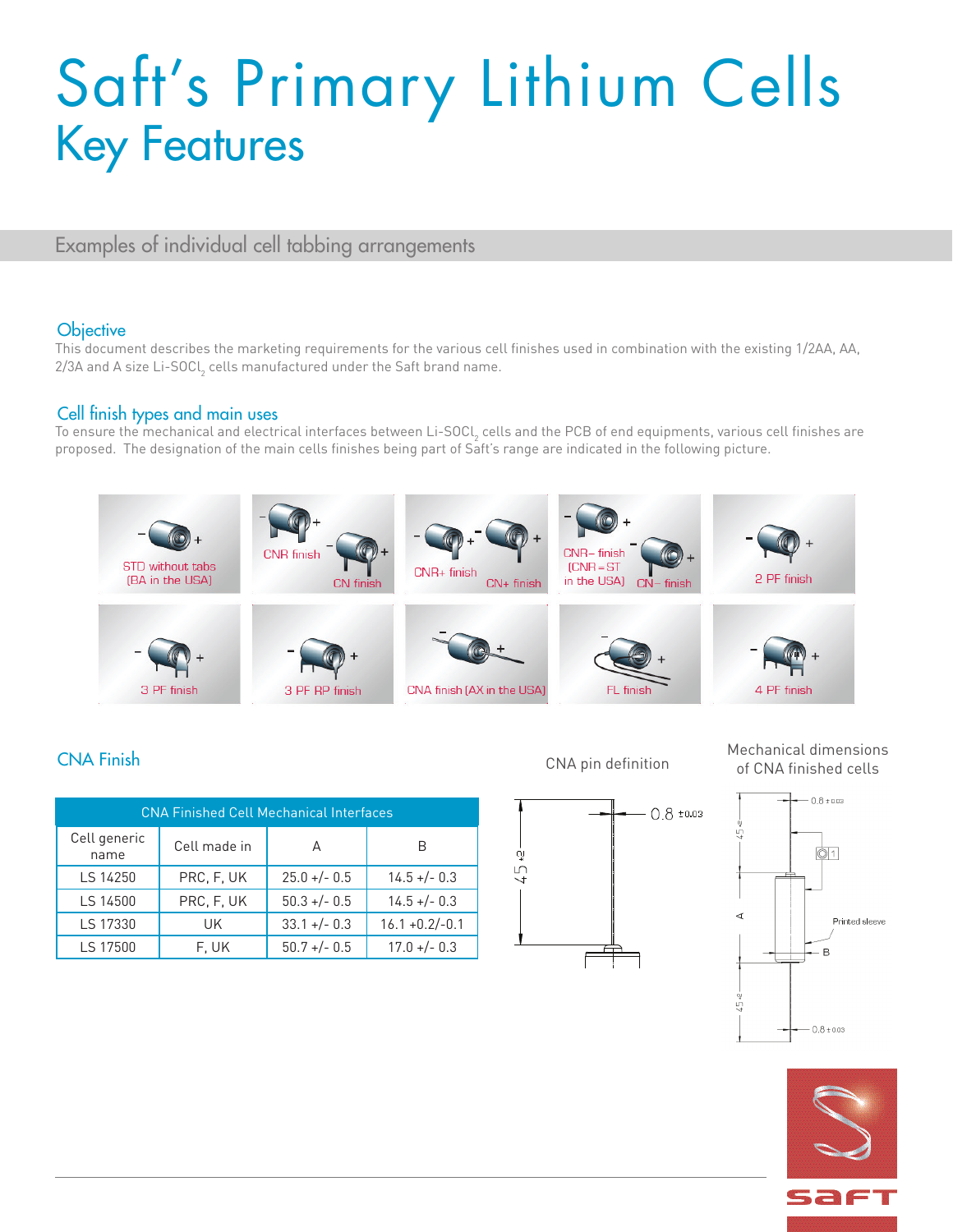# Saft Primary Lithium Cells

|                      | <b>CNR Finished Cell Mechanical Interfaces</b> |                 |                   |                |  |
|----------------------|------------------------------------------------|-----------------|-------------------|----------------|--|
| Cell generic<br>name | Cell made<br>$\mathsf{I}$                      | A               |                   | C              |  |
| LS 14250             | PRC, F, UK                                     | $25.2 + - 0.8$  | $14.5 + - 0.3$    | $9.7 +/- 0.5$  |  |
| LS 14500             | PRC, F, UK                                     | $50.55 +/- 0.6$ | $14.5 + (-0.3)$   | $9.7 + (-0.5)$ |  |
| LS 17330             | UK                                             | $33.6 + 1/- 0$  | $16.1 + 0.2/-0.1$ | $9.0 +/- 0.5$  |  |
| LS 17500             | F. UK                                          | $51.1 + (-0.5)$ | $17.0 + (-0.3)$   | $8.5 +/- 0.5$  |  |



Mechanical dimensions of CNR finished cells



CN Finish Mechanical dimensions CN pin definition Mechanical dimensions Mechanical dimensions of CN finished cells

|                      | <b>CN Finished Cell Mechanical Interfaces</b> |                 |                   |                |
|----------------------|-----------------------------------------------|-----------------|-------------------|----------------|
| Cell generic<br>name | Cell made<br>In                               | А               | B                 | D              |
| LS 14250             | PRC, F, UK                                    | $25.2 + - 0.8$  | $14.5 + - 0.3$    | $8 + (-0.5)$   |
| LS 14500             | PRC, F, UK                                    | $50.55 +/- 0.6$ | $14.5 + - 0.3$    | $8 +/- 0.5$    |
| LS 17330             | UK.                                           | $33.6 + 1/- 0$  | $16.1 + 0.2/-0.1$ | TBD            |
| LS 17500             | F. UK                                         | $51.1 + (-0.5)$ | $17.0 +/- 0.3$    | $6.6 + (-0.5)$ |





## PF Finish

| <b>PF Finished Cell Mechanical Interfaces</b> |                           |                   |                  |                      |                   |  |
|-----------------------------------------------|---------------------------|-------------------|------------------|----------------------|-------------------|--|
| Cell generic<br>name                          | Cell made<br>$\mathsf{I}$ | A                 | B                | C                    | D                 |  |
| LS 14250                                      | PRC, F, UK                | $15.1 +/- 0.6$    | $[0.7 + (-0.5)]$ | $25,65 + 0,35/-0,65$ | $14.5 + (-0.3)$   |  |
| LS 14500                                      | PRC, F, UK                | $15.1 +/- 0.6$    | $[0.7+/- 0.5]$   | $51,05 + 0,75/-0,65$ | $14.5 + (-0.3)$   |  |
| LS 17330                                      | UK.                       | $15.9+/-0.6$      | $[0, 2+/-0.5]$   | $33.6 + 1/-0$        | $16.1 + 0.2/-0.1$ |  |
| LS 17500                                      | F. UK                     | $17.6 + 0.6/-0.5$ | $(0.7 + (-0.5))$ | $51,05 + 0,75/-0,65$ | $17.0 + (-0.3)$   |  |

PF single pin definition



#### Mechanical dimensions of PF finished cells